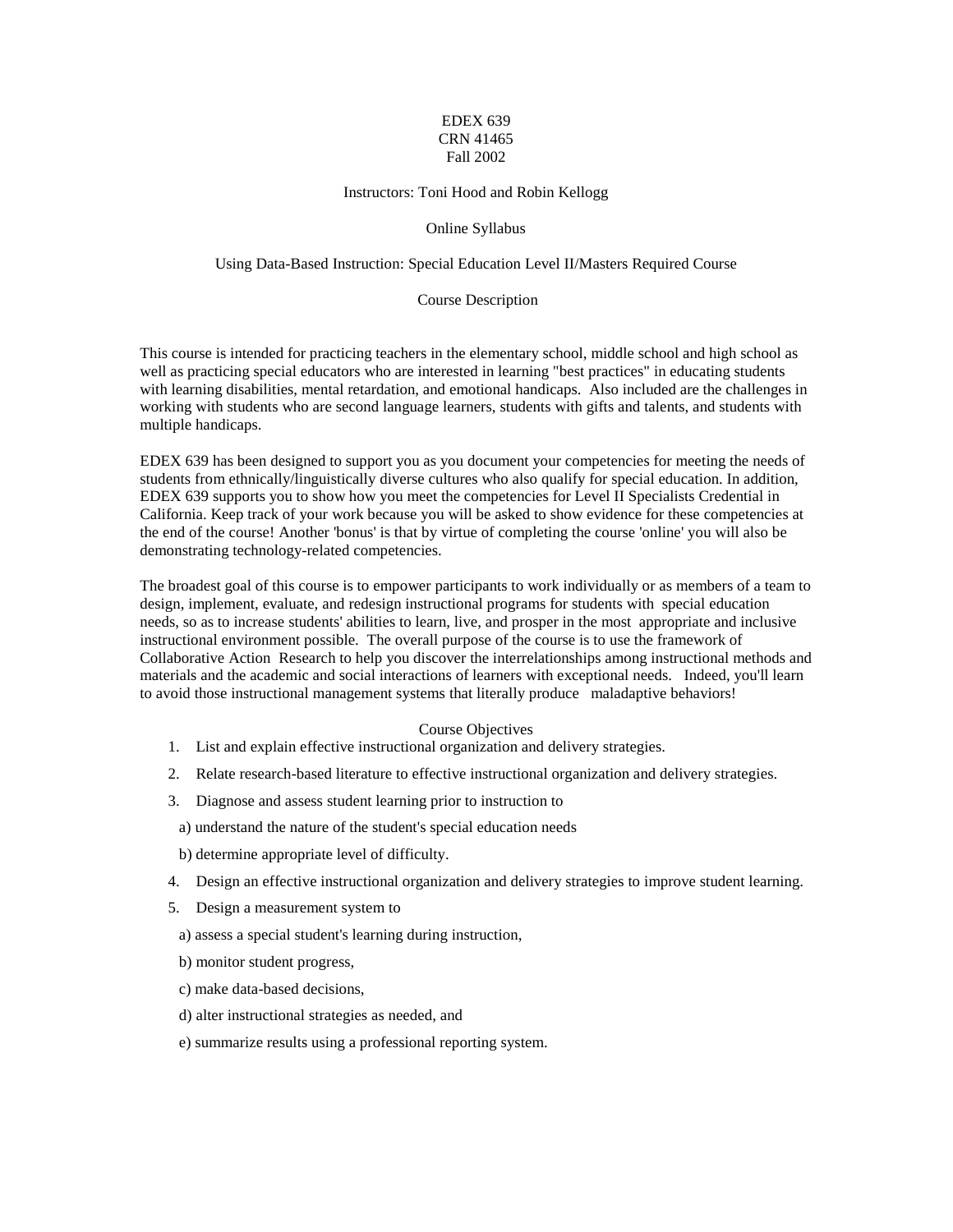# Course Modules

| <b>Course Topics: General Information</b>                             |  |
|-----------------------------------------------------------------------|--|
| <b>DBI</b> Topics                                                     |  |
| Module 1: Effective Teaching                                          |  |
| <b>Effective Teaching - Lecturette</b>                                |  |
| Table $1 & 2$                                                         |  |
| Module 1 Focus Questions: Effective Teaching                          |  |
| Module 2: What is DBI?                                                |  |
| What is DBI? - Lecturette                                             |  |
| Module 2: Focus Questions: Your Philosophy of Instructional Mgt.      |  |
| Module 3: Typical "Atypical" Learners                                 |  |
| Module 3 Focus Questions: Typical "Atypical" Learners                 |  |
| Module 4: How Does DBI Help?                                          |  |
| How Does DBI Help? - Lecturette                                       |  |
| Module 4 Focus Questions: Monitoring Your Student's Learning Behavior |  |
| Module 5: The ABCs and Es of DBI                                      |  |
| The ABCs and Es of DBI - Lecturette                                   |  |
| Module 5 Focus Questions: The ABCs and Es of Your DBI Project         |  |
| Module 6: Sample DBI Projects                                         |  |
| Sample DBI Projects                                                   |  |
| Module 7: Measuring & Monitoring Progress                             |  |
| Measuring and Monitoring Student Progress                             |  |
| Module 7: Culminating Essay w/Competencies                            |  |
| Module 7 Focus Questions: DBI Decisions and My Learner's Progress     |  |
| Module 8: Designing / Evaluating Interventions                        |  |
| Module 8 (DBI Part 5)                                                 |  |
| Module 9: DBI Decisions / Progress Reporting                          |  |
| Module 9 (DBI Part 6)                                                 |  |
| Module 9 (DBI Part 7)                                                 |  |
| Module 10: Using Networking                                           |  |
| Networking - Lecturette                                               |  |
| Module 10 Key                                                         |  |
| Module 10 Focus Questions: Success is Your Outcome                    |  |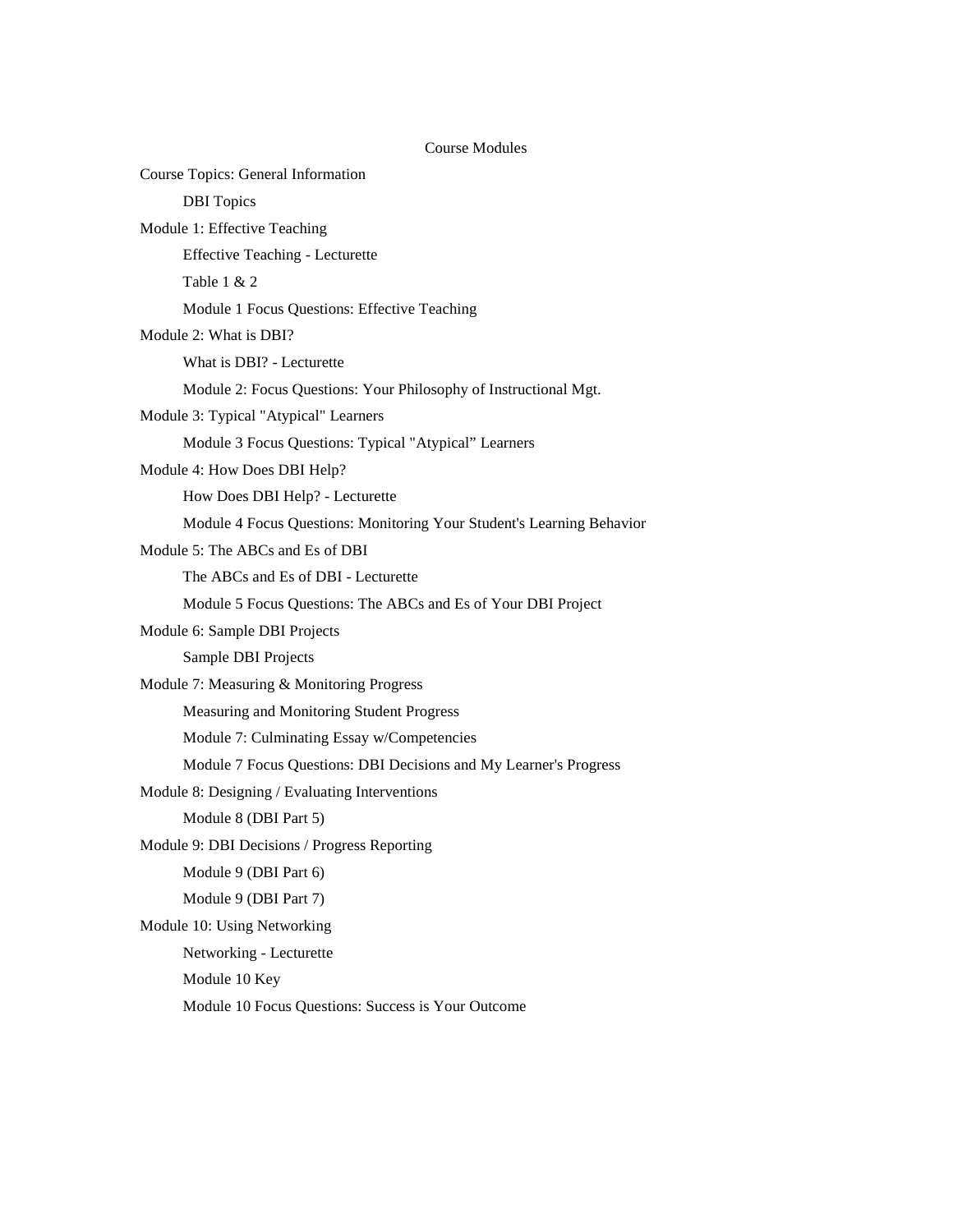## Course Schedule

#### **Week of 9/9**

Attend Orientation at CSUSM on September 3rd Complete Syllabus Pretest Post Brief Autobiography (DB) Review Syllabus, Assignments & Activities, and Course Modules Print a copy of this schedule Read Appendix A (Handout) Read Sagor Text (Yes, ALL of it!) Read Collaborative Action Research Introduction Begin NIH Module (http://cme.nci.nih.gov/) Read and Complete Module I Complete Focus Question #1 (PM) Post Professional Contribution #1 (DB) (2 points)

## **Week of 9/16**

Read Lovitt(first half) Read and Complete Module 2 Continue NIH Module until Certificate of Completion is achieved Complete Focus Question #2 (PM) Complete DBI Part I - Description of Setting (PM)(5 points)

#### **Week of 9/23**

Complete Lovitt Text Complete DBI Part II – Philosophy (5 points) Send copy of NIH Certificate of Completion to Instructor Complete Evaluation of Web-based Resources #1 (DB) (2 points)

# **Week of 9/30**

Read & Complete Module 3 Complete Focus Question #3 (PM) Complete DBI Part III - Description of Learners (DB) (5 points)

## **Week of 10/7**

Read and Complete Module #4 Complete Focus Question #4 (PM) Complete DBI Part IV- Monitoring (PM)(5 points)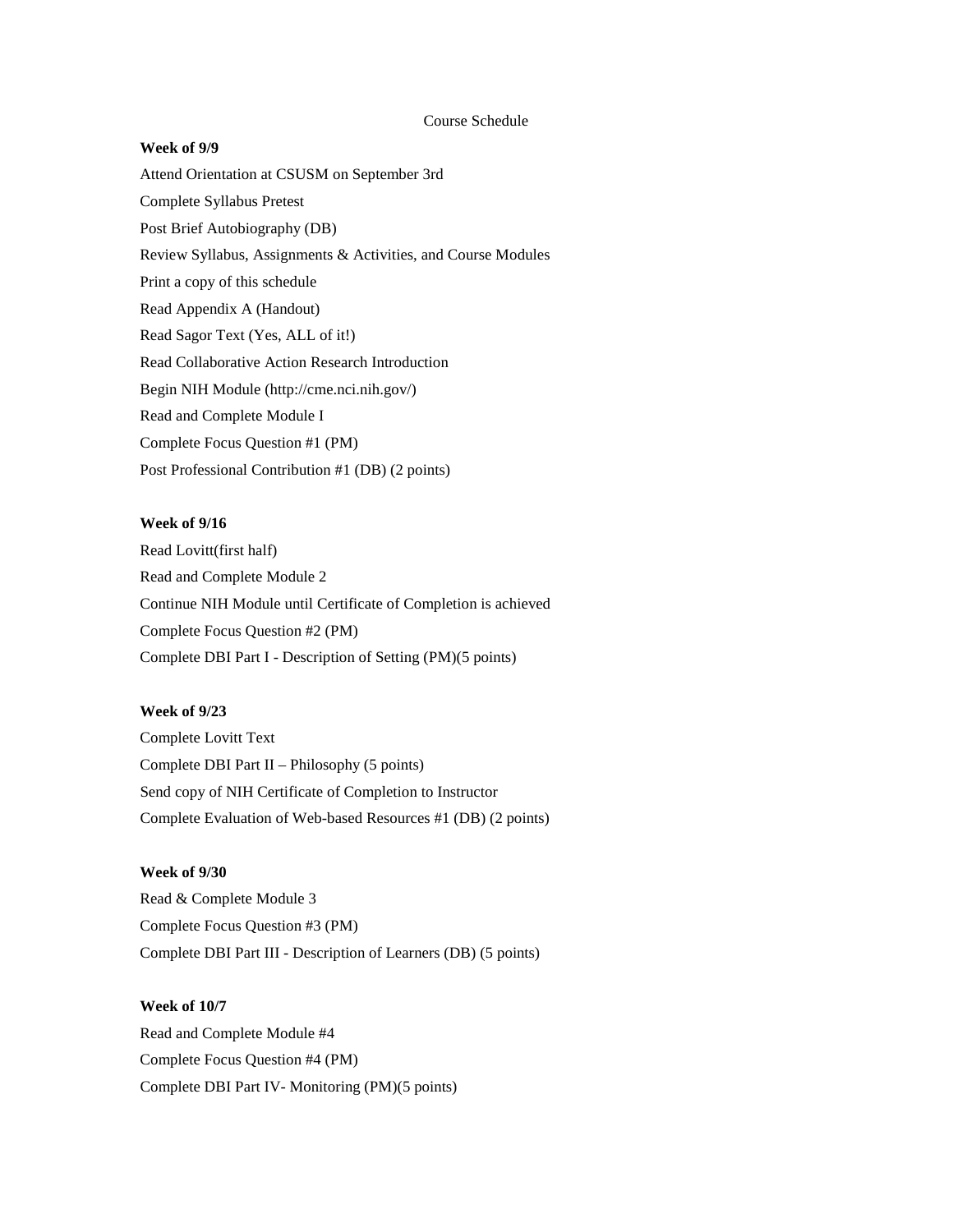Post Professional Contribution #2 (DB) (2 points)

## **Week of 10/14**

Collect data Verify monitoring system 'works' Post Evaluation of Web-based Resources (DB)(2 points)

Week of 10/21 Read and Complete Module #5 Complete Focus Question #5 (PM) Continue Data Collection Complete DBI Part V- ABC and Es of DBI (PM)(5 points)

# **Week of 10/28**

Read and Complete Module #6 Complete Focus Question #6 (PM) Continue Data Collection Implement Interventions Monitor Progress Post Evaluation of Web-based Resources #3 (2 points)

# **Week of 11/4**

Continue Data Collection! Read and Complete Module #7 Complete Focus Question #7 (PM) Complete DBI Part VI - Making Data-Based Decisions (PM)(5 points)

# *DBI FACE-TO-FACE CONFERENCES at Cal State campus on Monday, November 4*

```
from 5-7PM
```
**Week of 11/11** Continue Data Collection! Read and Complete Module #8 Complete Focus Question #8 (PM) Redesign DBI, if necessary Post Professional Contribution #3 (DB) (2 points)